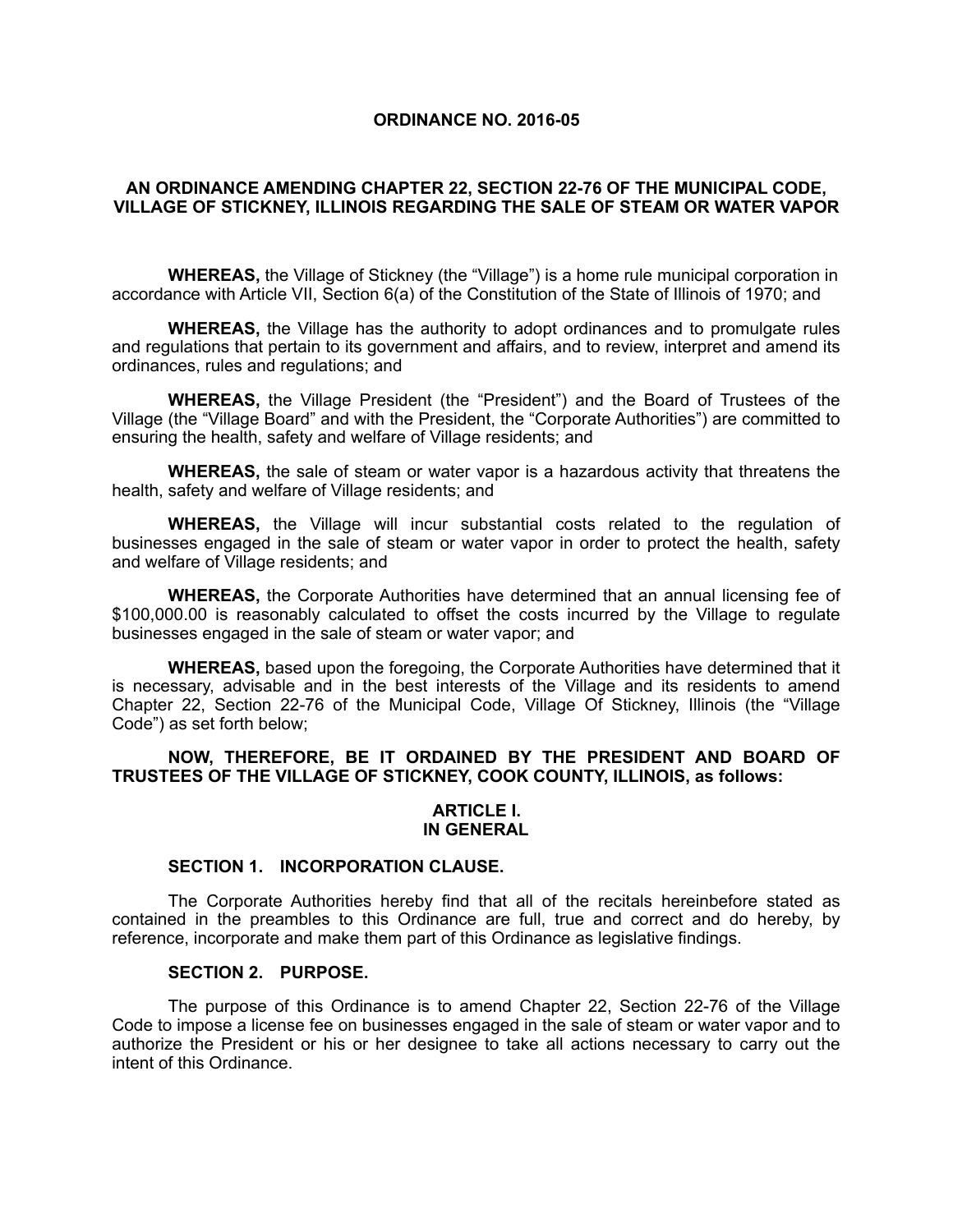#### **ARTICLE II.**

# **AMENDMENT OF CHAPTER 22, SECTION 22-76 OF THE MUNICIPAL CODE, VILLAGE OF STICKNEY, ILLINOIS**

#### **SECTION 3.0. AMENDMENT OF CHAPTER 22, SECTION 22-76.**

That the Village Code is hereby amended, notwithstanding any provision, ordinance, resolution or Village Code section to the contrary, by amending Chapter 22, Section 22-76, which Section shall be amended as follows:

**S** 

Scavengers .....500.00

Sewer; drain layer .....100.00

 Plus \$10,000.00 bond\* to secure compliance with the village Code and evidence of public liability insurance in limits of \$100,000.00/\$300,000.00

Sheet metal contractor .....100.00

 Plus \$10,000.00 bond\* to secure compliance with the village Code and evidence of public liability insurance in limits of \$100,000.00/\$300,000.00

Steam or water vapor, sale of ..... 100,000.00

Plus \$10,000.00 bond\* to secure compliance with the village Code and evidence of public liability insurance in limits of \$100,000.00/\$300,000.00

Structural iron, wood, cement .....100.00

 Plus \$10,000.00 bond\* to secure compliance with the village Code and evidence of public liability insurance in limits of \$100,000.00/\$300,000.00

## **SECTION 3.1. OTHER ACTIONS AUTHORIZED.**

The officers, employees and/or agents of the Village shall take all action necessary or reasonably required to carry out, give effect to and consummate the amendments contemplated by this Ordinance and shall take all action necessary in conformity therewith. The officers, employees and/or agents of the Village are specifically authorized and directed to draft and disseminate any and all necessary forms or notices to be utilized in connection with the intent of this Ordinance.

## **ARTICLE III. HEADINGS, SAVINGS CLAUSES, PUBLICATION, EFFECTIVE DATE**

# **SECTION 4. HEADINGS.**

The headings of the articles, sections, paragraphs and subparagraphs of this Ordinance are inserted solely for the convenience of reference and form no substantive part of this Ordinance nor should they be used in any interpretation or construction of any substantive provision of this Ordinance.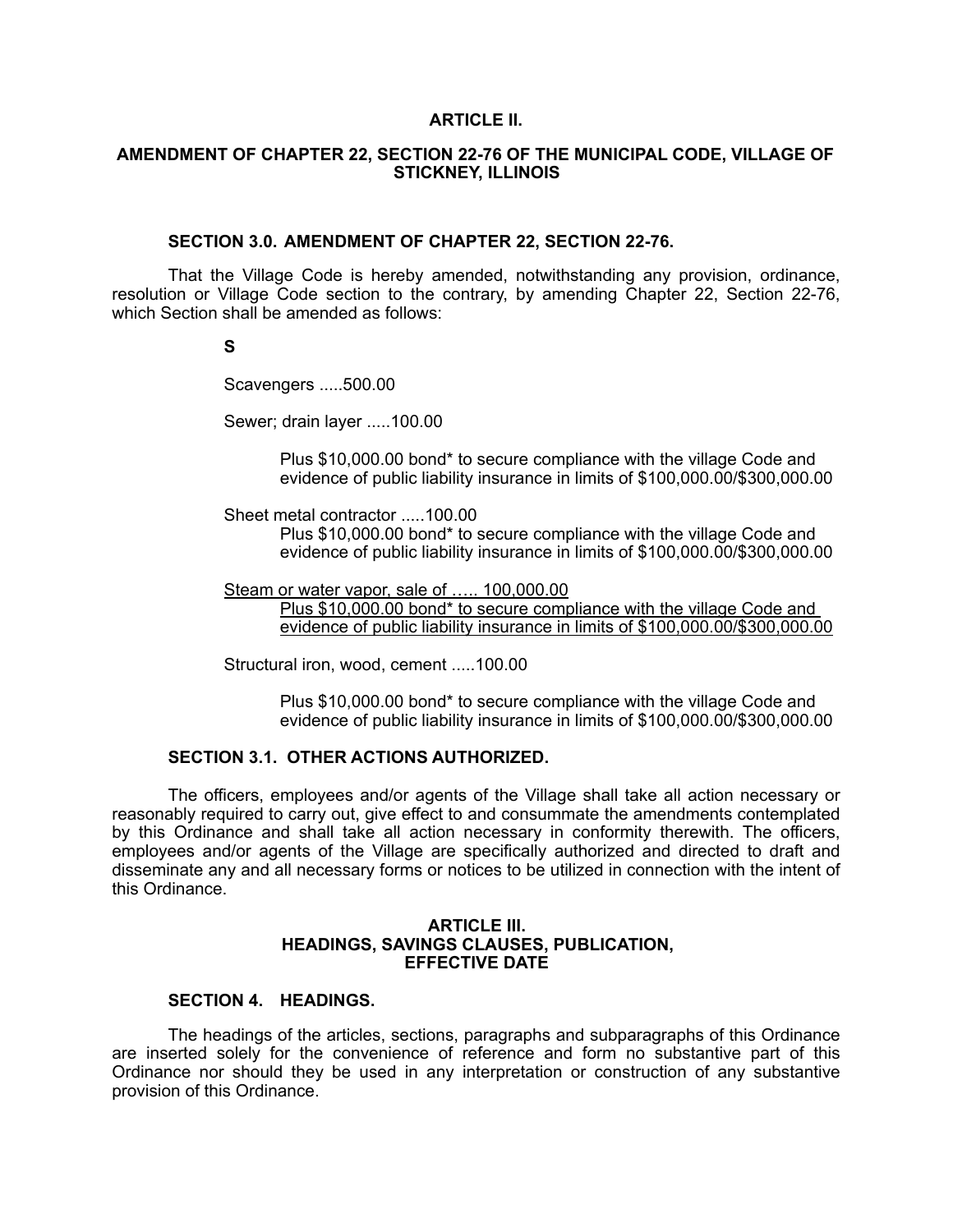## **SECTION 5. SEVERABILITY.**

The provisions of this Ordinance are hereby declared to be severable and should any provision of this Ordinance be determined to be in conflict with any law, statute or regulation by a court of competent jurisdiction, said provision shall be excluded and deemed inoperative, unenforceable and as though not provided for herein and all other provisions shall remain unaffected, unimpaired, valid and in full force and effect.

## **SECTION 6. SUPERSEDER.**

All code provisions, ordinances, resolutions, rules and orders, or parts thereof, in conflict herewith are, to the extent of such conflict, hereby superseded.

## **SECTION 7. PUBLICATION.**

A full, true and complete copy of this Ordinance shall be published in pamphlet form or in a newspaper published and of general circulation within the Village as provided by the Illinois Municipal Code, as amended.

# **SECTION 8. EFFECTIVE DATE.**

This Ordinance shall be effective and in full force ten (10) days after its passage, approval and publication in accordance with applicable law.

(THE REMAINDER OF THIS PAGE INTENTIONALLY LEFT BLANK)

**PASSED this 5th day of January, 2016.**